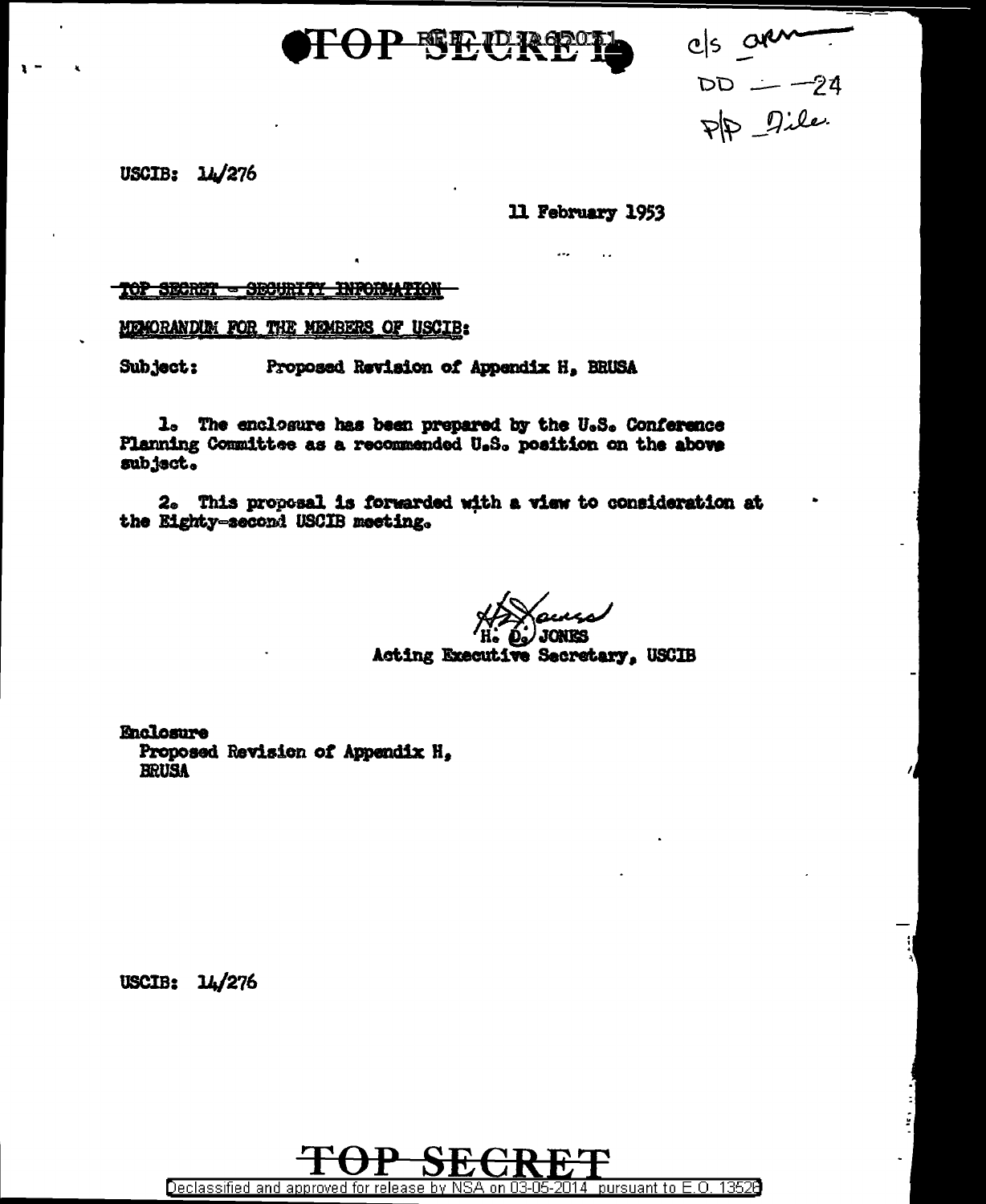

**TOP SECRET - SECURITY INFORMATION** 

三洋

MEMORANTEM FOR THE MEMBERS OF USCIB

 $EO$  3.3(h)(2) PL 86-36/50 USC 3605

Revision of Appendix H, BRUSA Agreement **SUBJECT:** 

The inclosure has been considered by the members of the Executive Committee on the BRUSA Planning Conference and is recommended for approval for utilization by the U.S. representatives. The following is a summary of principal changes recommended by the Executive Committee:



Rear Admiral, US Navy Chairman, DRUBA Conference Planning Committee

Thel. Appendix K

TOP SECRET CONTROL NUMBER 53-T(a) COPY  $\mathscr{F}$  $OF$  40 **COPIES** PAGE<sup>-</sup>  $or$   $\overline{1}$ **PAGES** 

TOP SECRET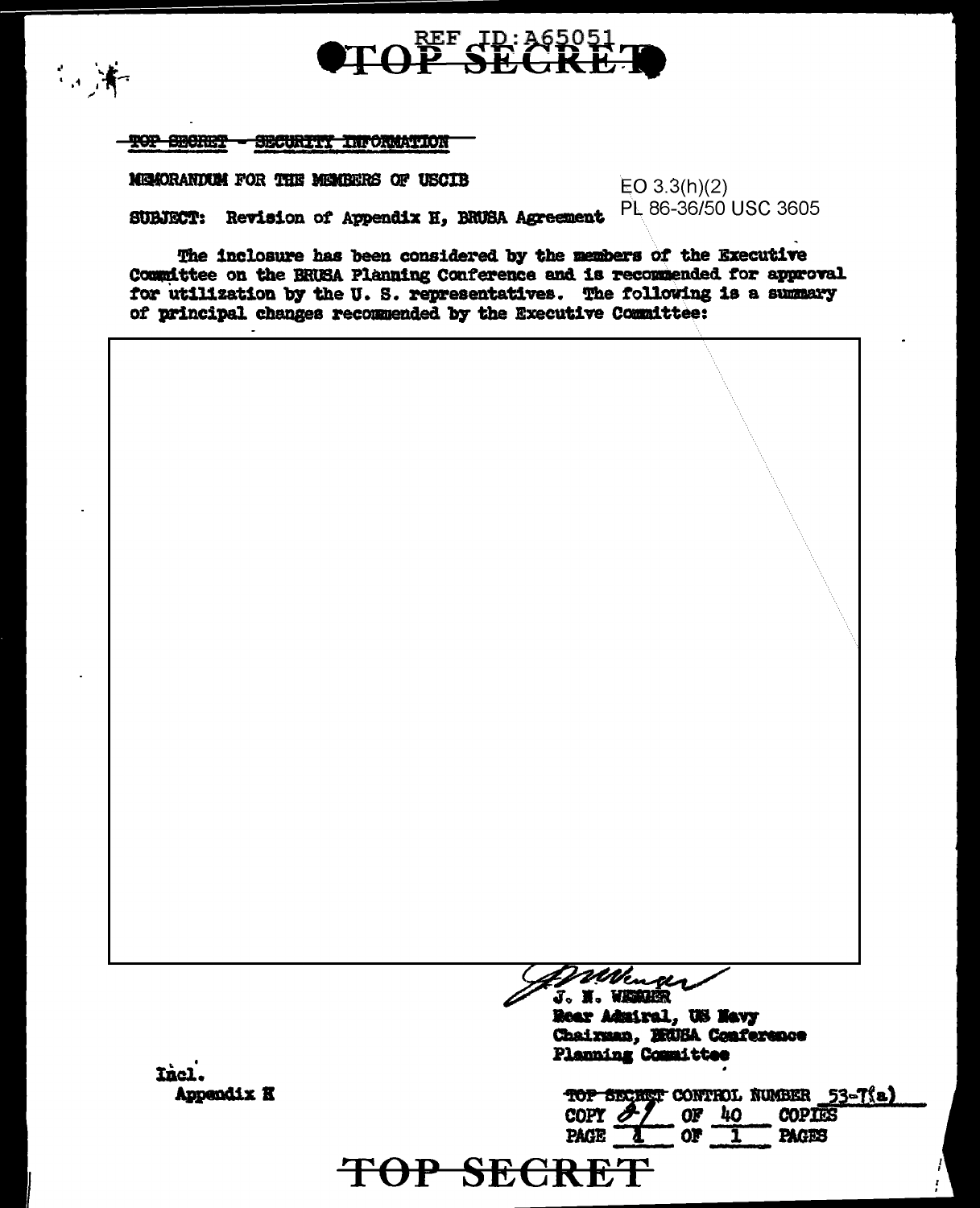# OFOFF SECTRE

#### **TOP SHORET - SECURITY INFORMATION**

APPENDIX  $H -$  sheet 1

# **APPENDIX H**

#### **COMMUNICATIONS**

(For details See Annexure Hi)

 $\mathbf{1}_{\mathbf{a}}$ 

### TELECOMUNICATIONS REQUIRED

Exclusive and readily extensible telecommunications between Agencies, and between Agencies and their outlying stations, will be maintained in order to make possible the rapid flow of all types of raw traffic from the points of interception to the several Agencies: the rapid exchange of all types of raw traffic, technical matter and Communication Intelligence between the agencies; and the efficient control of interception coverage. In addition lateral communications between stations of one party and Agencies or stations of the other may be provided for the same purposes as necessary and mutually agreed.

2.

### INSTALLATION. MAINTENANCE AND OFERATION OF **TORIAL MALES**

The terminals of circuits or channels intended exclusively to carry Comint traffic between the British Commonwealth and the United States will be installed, maintained and operatorl as arranged by the appropriate Comint Authorities of the countries concerned and, although normally such terminals will be installed, maintained and operated by the appropriate U.S or British Commonwealth authority on whose territory the terminals are aituated, this will not be obligatory.

#### $3<sub>o</sub>$ PROVISION OF EQUIPMENT

The provision of equipment of all types will be by mutual assistance where necessary and practicable and as agreed in each specific case.

40

#### **CRYPTOGRAPHIC AIDS**

TOP SECRE

(a) Common cryptographic aids will be used for combined Comint Communications. The matter of cryptographic aids will be kept continuously under review with the object of maintaining and increasing security and of facilitating communications.

ι COPY

- FAGF

<del>-10P SEGRET</del> CONTROL NIIMRF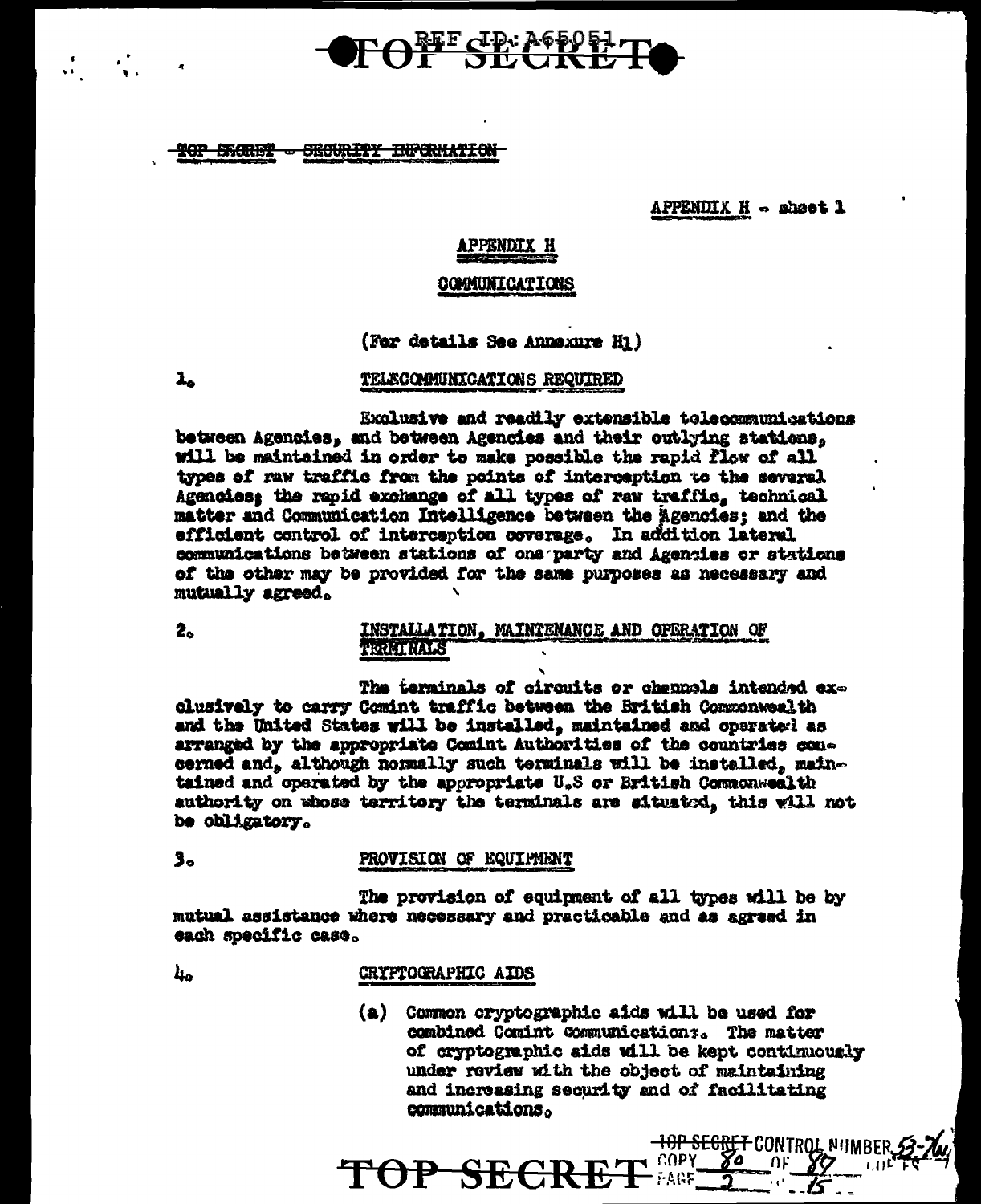# $\mathbf{F}\Theta\mathbf{f}^{\text{EE}}\mathbf{S}\mathbf{E}\mathbf{G}\mathbf{K}\mathbf{F}$

## <del>TOP SEGRET</del>

## APPENDIX  $H =$  sheet 2

(b) In order to reduce the number of personnel required for communication and cryptographic operations and thereby to auguent the forces available for direct intercept operations, and also to improve speed and accuracy, the ultimate goal should be the transmission of all Comint material in on-line cryptosystems. Every effort should be made towards this end, consistent with the policies of the services of both countries.

#### 5. **BAG ROUTES**

Bag routes will be kept under review with the object of taking full advantage of sea and air services.

#### 6. MICROFILM

All agencies will be equipped to handle microfilm so that it may be available for use when it is not practicable to send the original material.

 $7a$ COMUNICATIONS LIAISION

A representative of the Director, GCHQ, and a representative of the Director, National Security Agency, will be given the specific duty of keeping under review Comint communications problems and of raising/and advising on such problems as they occur.

 $\omega$ 

 $EO 3.3(h)(2)$ PL 86-36/50 USC 3605

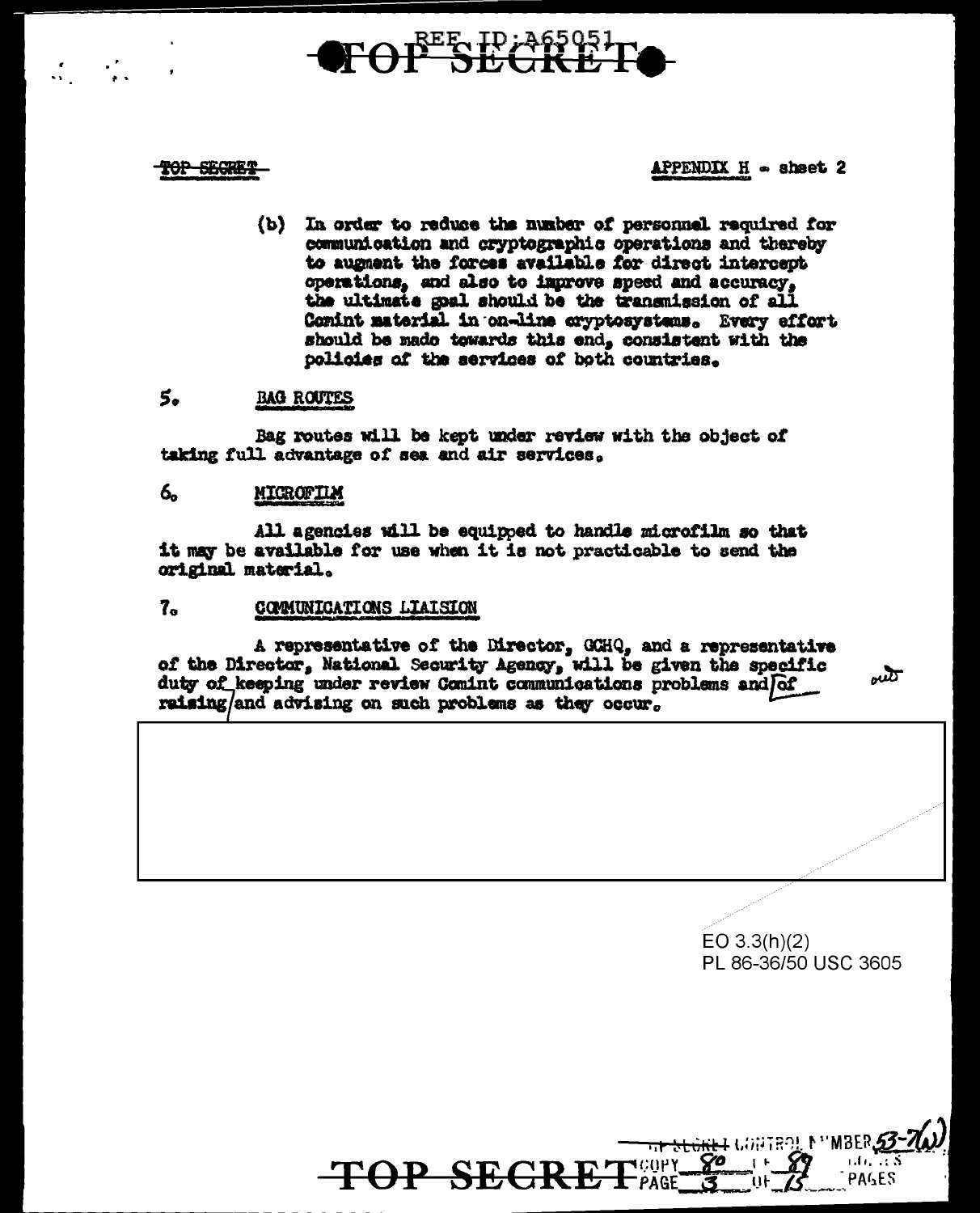

# TOP SECRET - SECURITY INFORMATION

 $\frac{1}{2} \sum_{i=1}^n \frac{1}{2} \sum_{j=1}^n \frac{1}{2} \sum_{j=1}^n \frac{1}{2} \sum_{j=1}^n \frac{1}{2} \sum_{j=1}^n \frac{1}{2} \sum_{j=1}^n \frac{1}{2} \sum_{j=1}^n \frac{1}{2} \sum_{j=1}^n \frac{1}{2} \sum_{j=1}^n \frac{1}{2} \sum_{j=1}^n \frac{1}{2} \sum_{j=1}^n \frac{1}{2} \sum_{j=1}^n \frac{1}{2} \sum_{j=1}^n \frac{1}{2} \sum_{j=$ 

APPENDIX H<br>Annexure  $H_1 -$  sheet 1

APPENDIX H

 $EO$  3.3(h)(2) PL 86-36/50 USC 3605

ANNEXURE H1



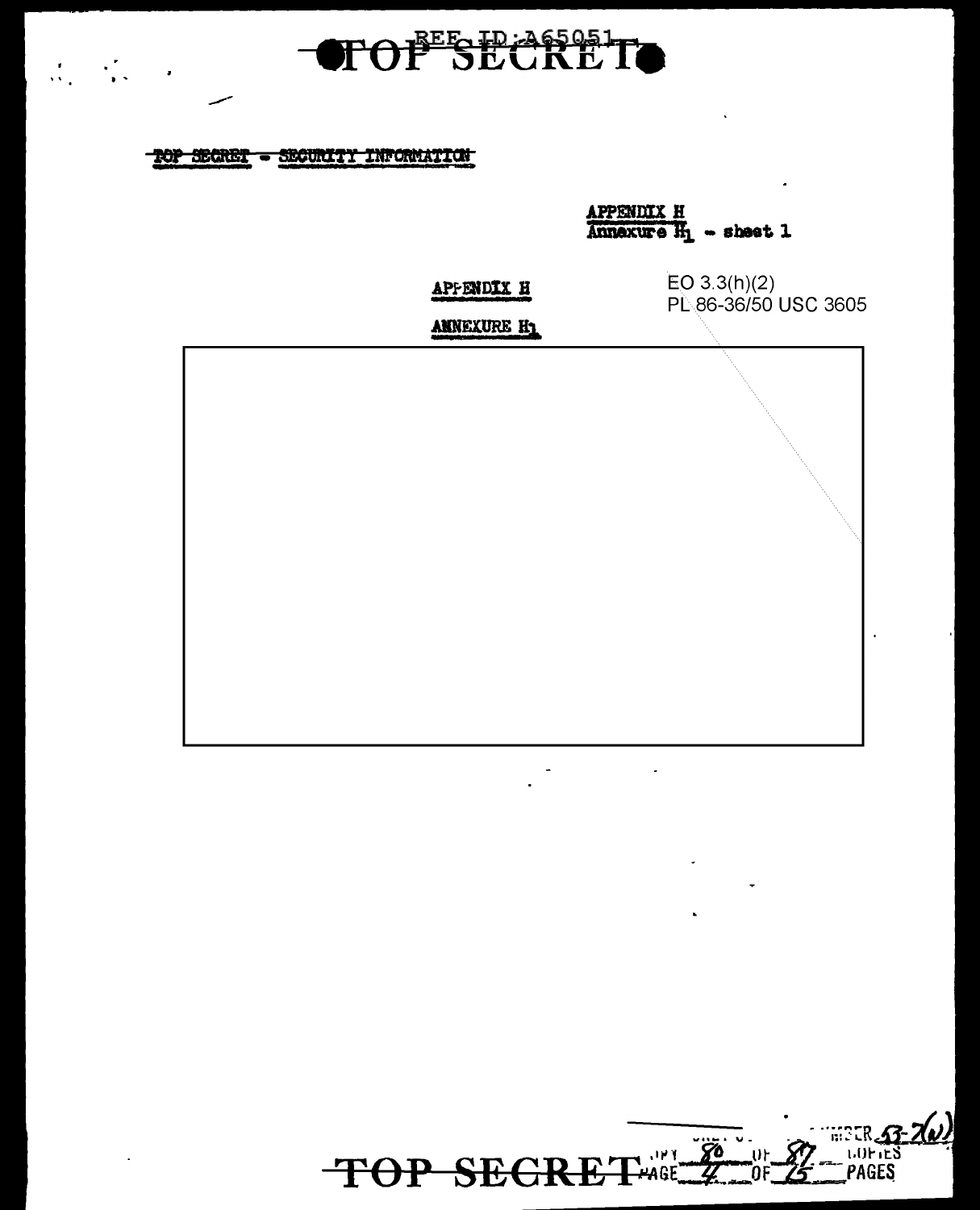

EO  $3.3(h)(2)$ PL 86-36/50 USC 3605



 $\frac{1}{2} \sum_{i=1}^{n} \frac{1}{2} \sum_{j=1}^{n} \frac{1}{2} \sum_{j=1}^{n} \frac{1}{2} \sum_{j=1}^{n} \frac{1}{2} \sum_{j=1}^{n} \frac{1}{2} \sum_{j=1}^{n} \frac{1}{2} \sum_{j=1}^{n} \frac{1}{2} \sum_{j=1}^{n} \frac{1}{2} \sum_{j=1}^{n} \frac{1}{2} \sum_{j=1}^{n} \frac{1}{2} \sum_{j=1}^{n} \frac{1}{2} \sum_{j=1}^{n} \frac{1}{2} \sum_{j=1}^{n$ 

 $\mathcal{A}$ 

 $\frac{\text{APPENDIX} \times \text{H}}{\text{Answer} \times \text{H}_1} = \text{sheet 2}$ 

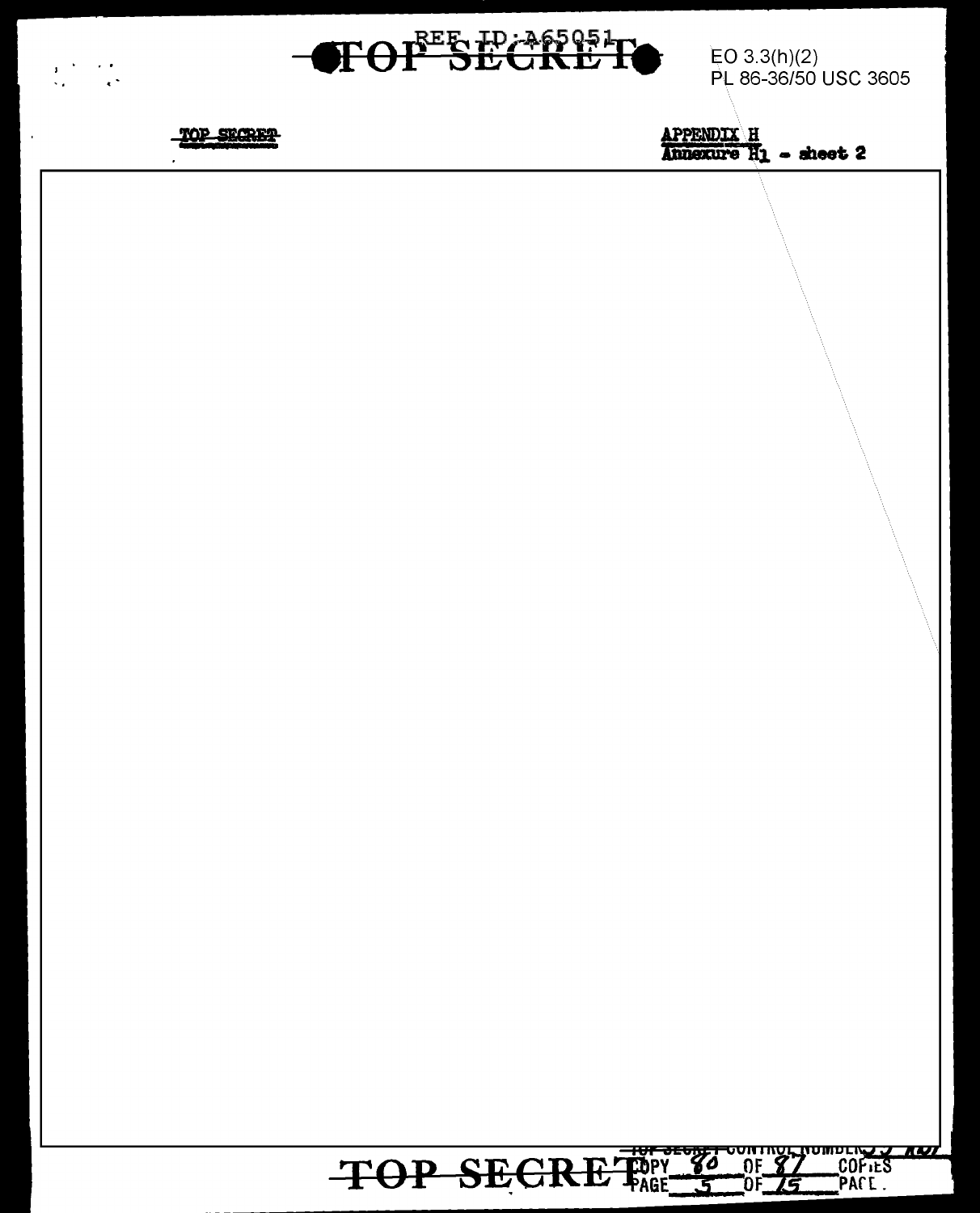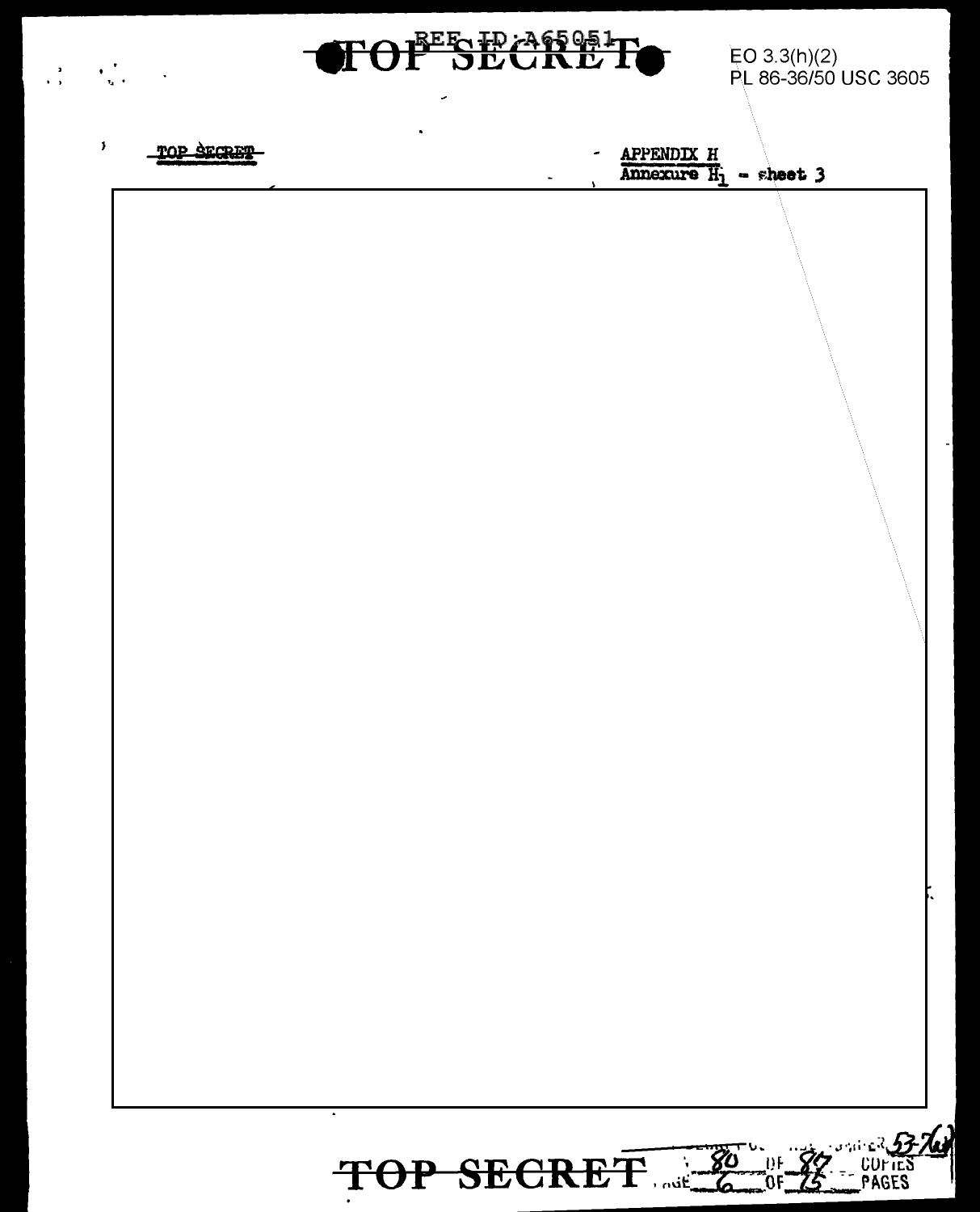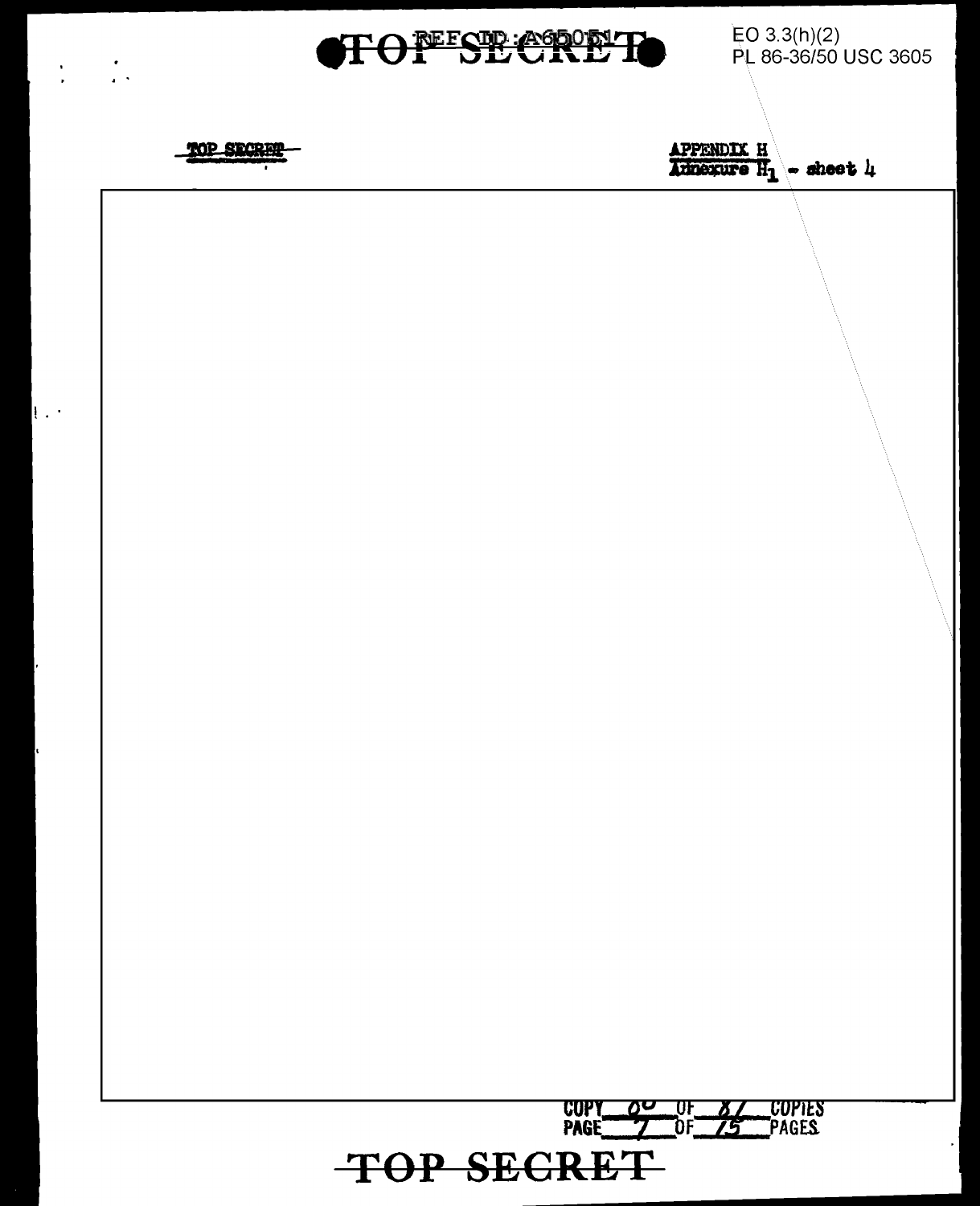

PL 86-36/50 USC 3605  $EO^3, 3(h)(2)$ 

TOP SECRET-

 $\frac{1}{2}$ 

 $\frac{\text{APPENDIX} \quad H}{\text{Annaxure} \quad H}$  - sheet 5

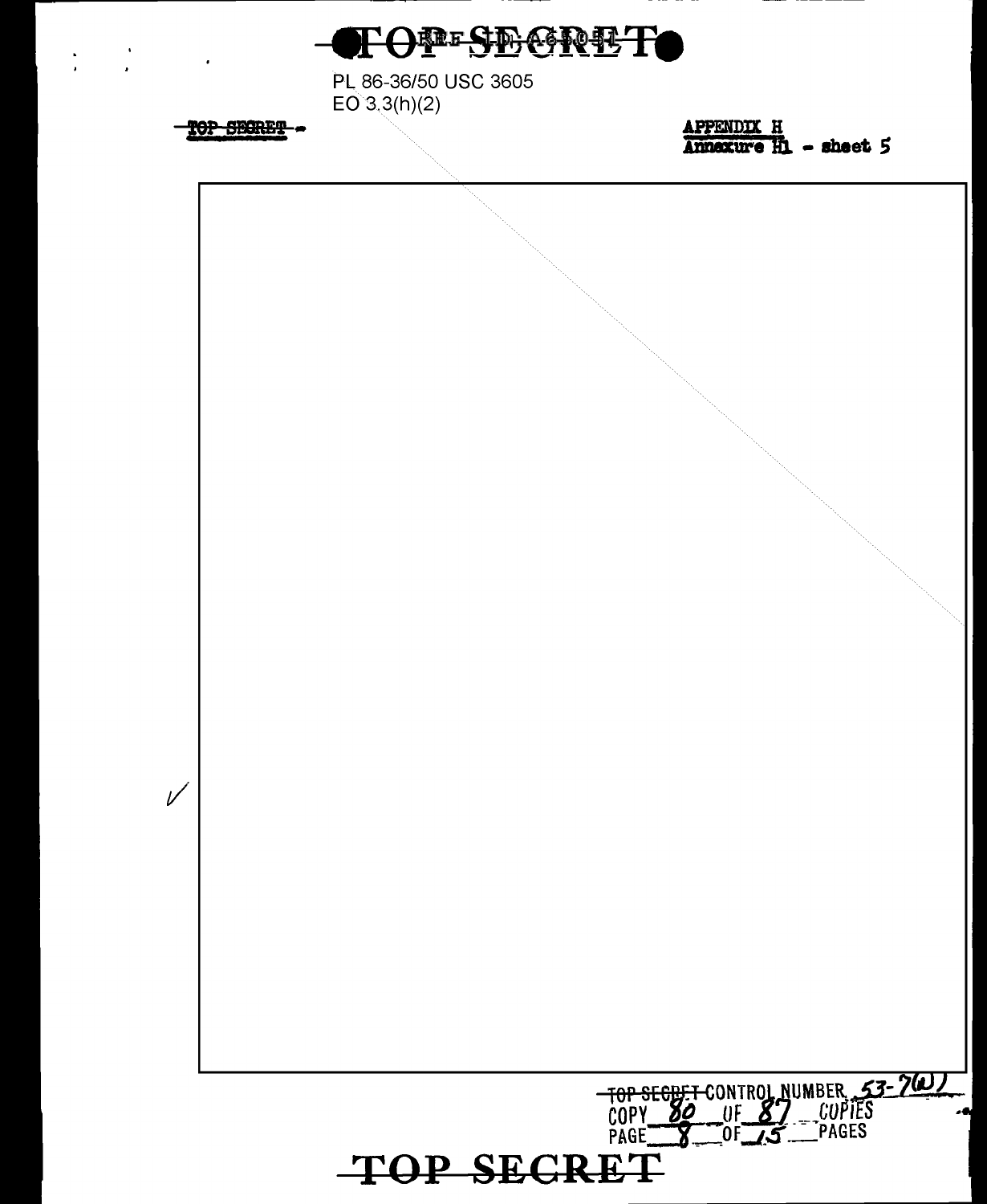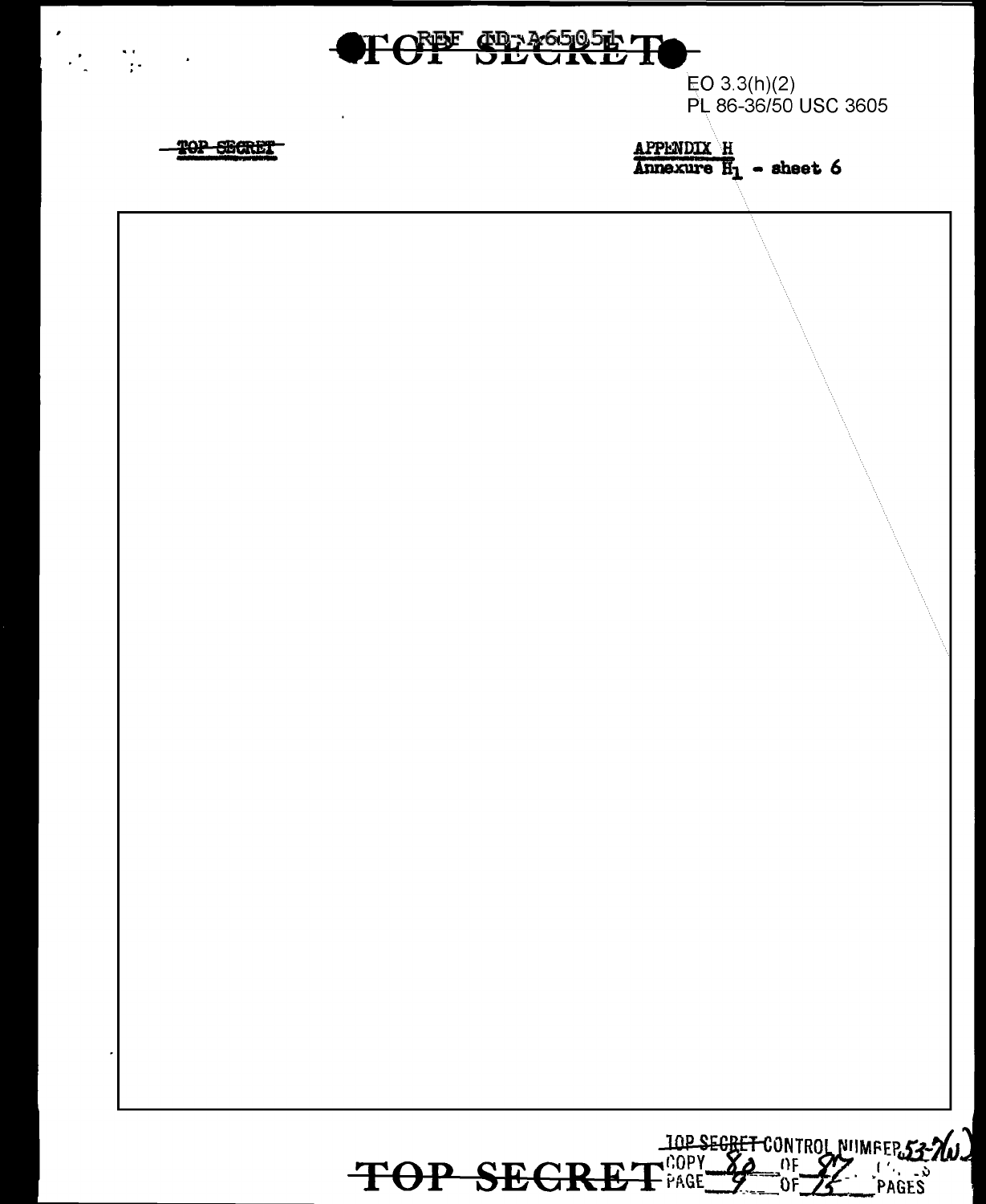

 $EO 3.3(h)(2)$ PL 86-36/50 USC 3605



 $\frac{1}{2}$ 

 $\frac{1}{2}$ 

 $\frac{APPENDIX \quad H}{\text{Amexure} \quad H}$  aheat 7

That immediate steps be taken to establish alternate

10P SEGRET COM ROL NUMLER 53-7(a)

**TOP SECRET**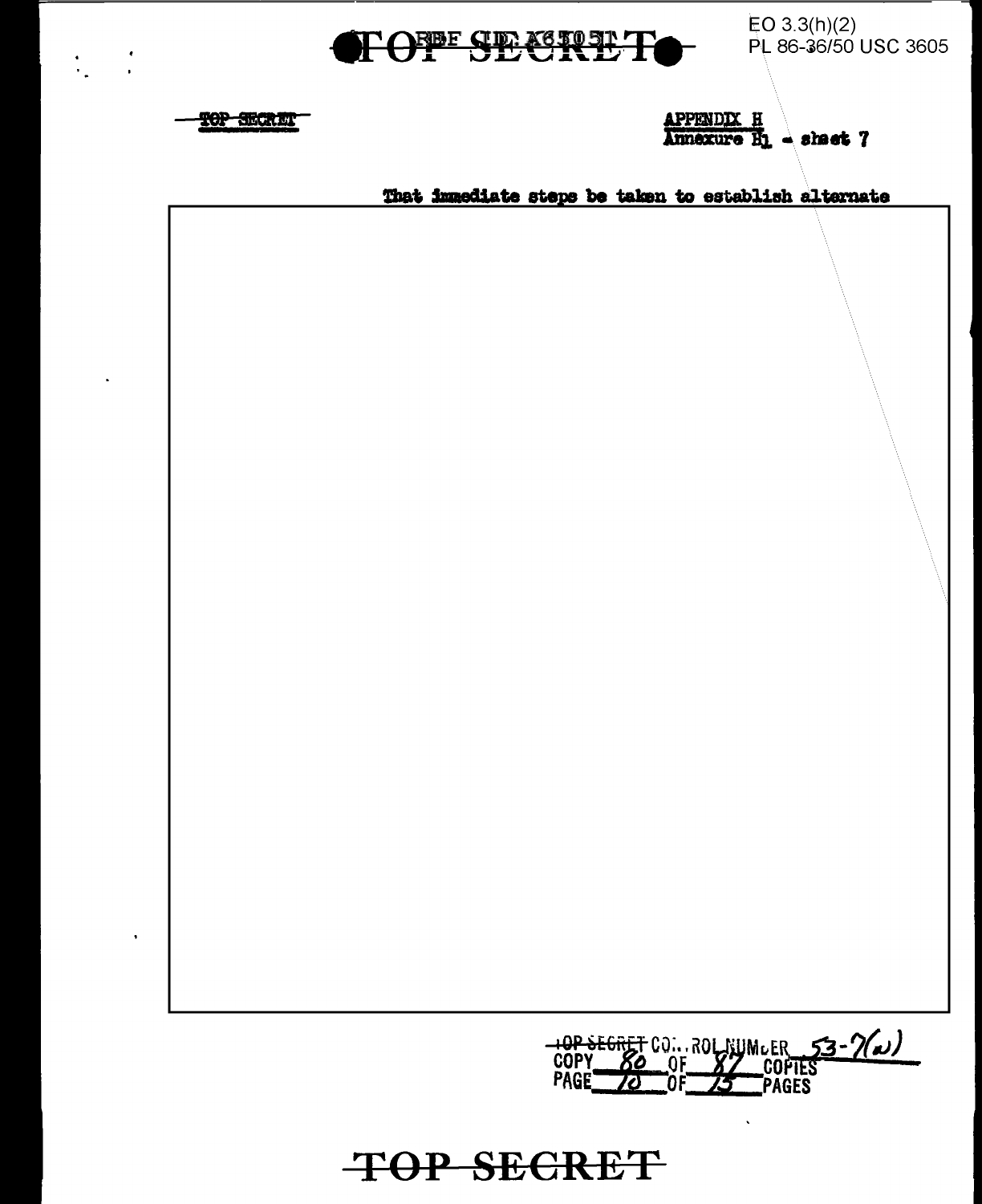

 $\frac{1}{1+\epsilon}$ 



TOP SECRET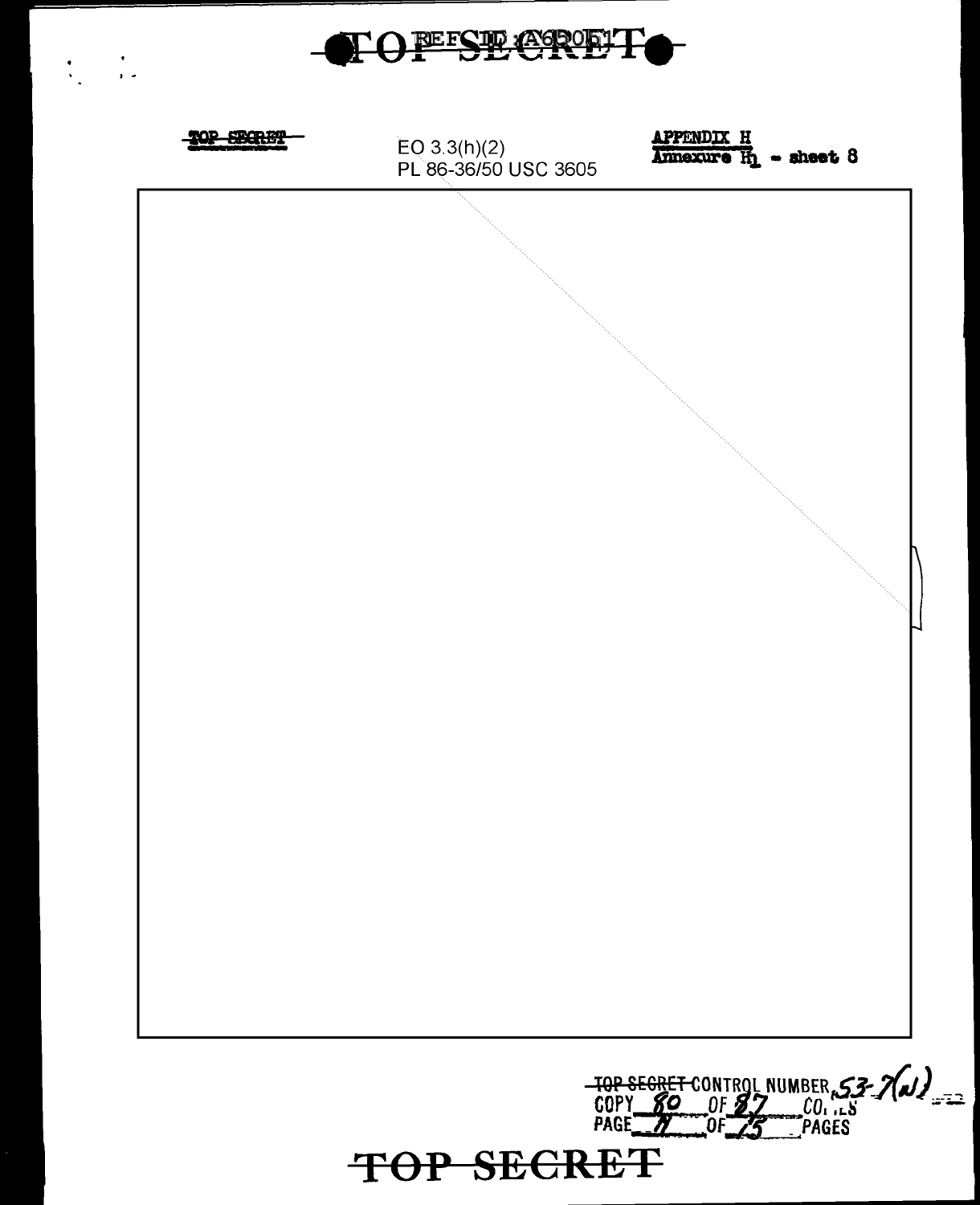

TOP SECRET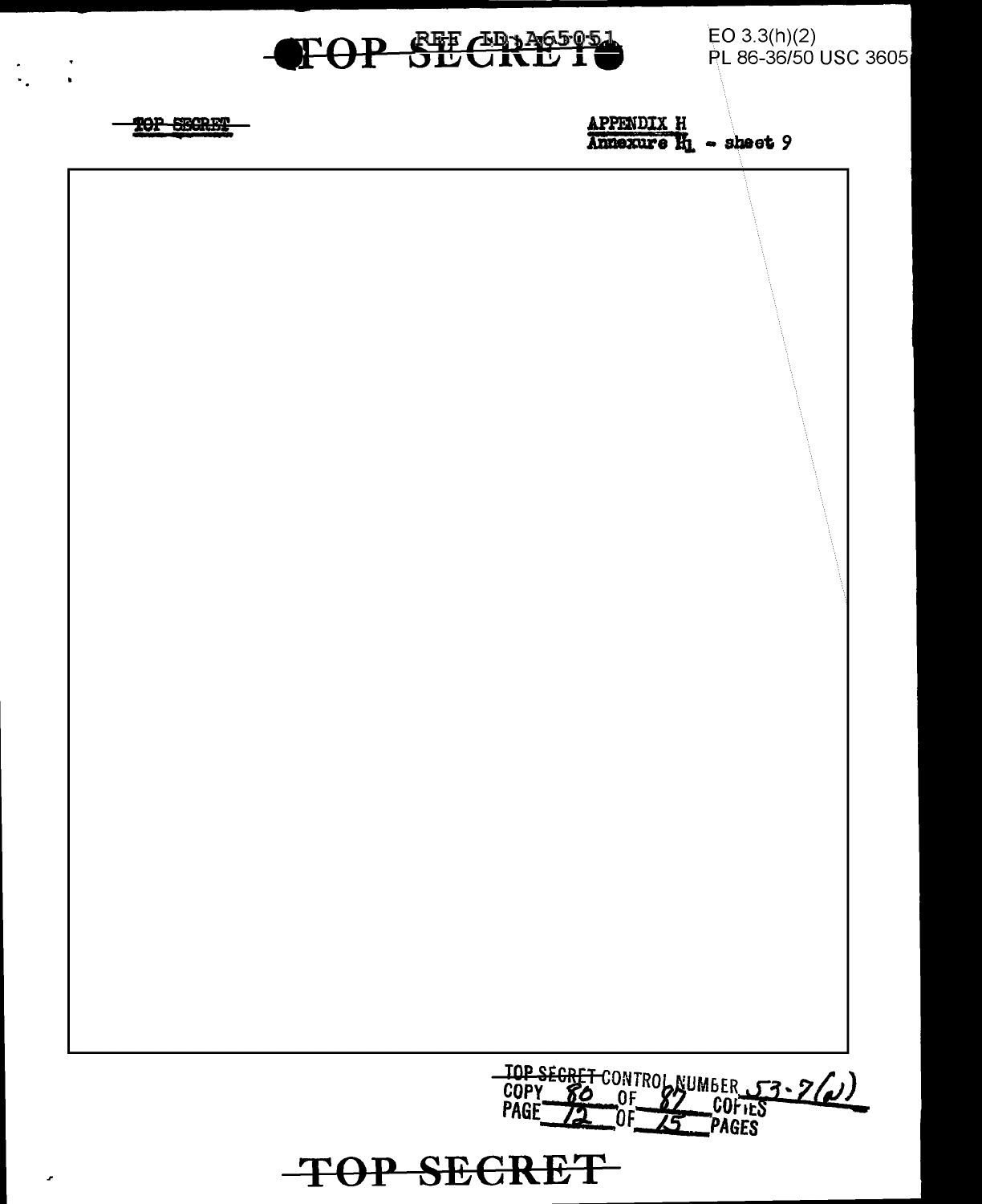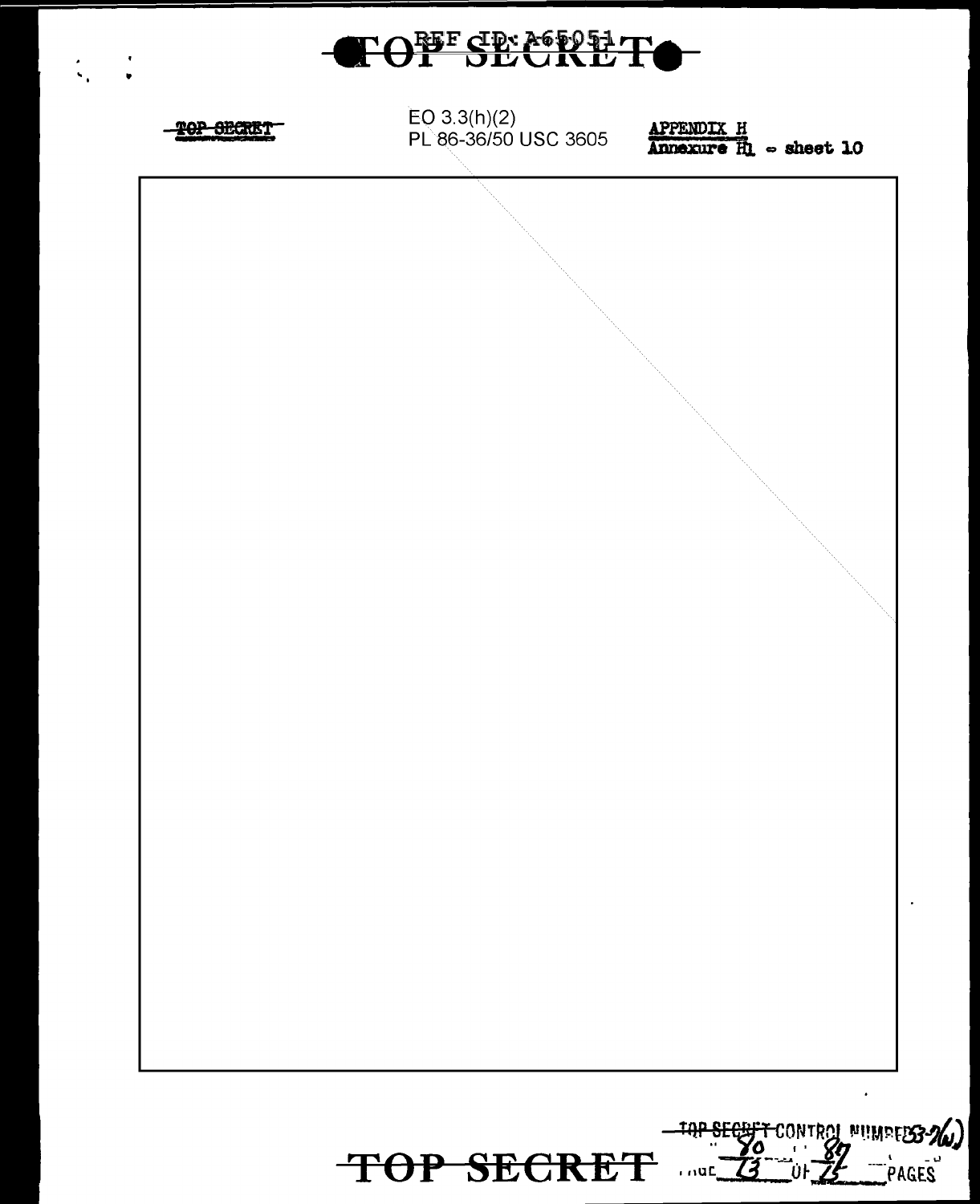

EO 3.3(h)(2)<br>PL 86-36/50 USC 3605



APPENDIX H  $\overline{\text{Annexure}}$   $\overline{\text{An}}$  - sheet 11